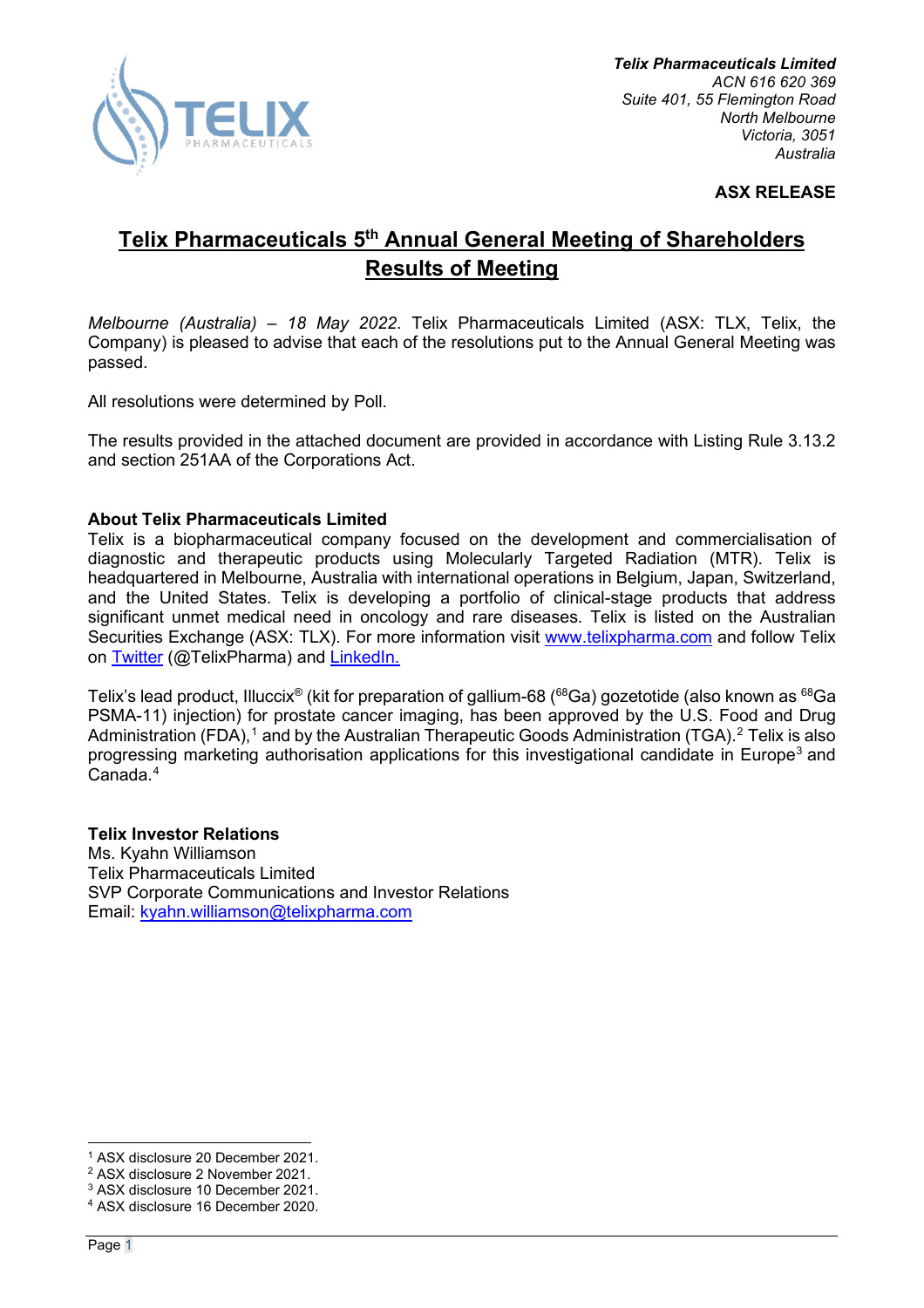*This announcement has been authorised for release by the Company Secretary.* 

#### Legal Notices

*This announcement may include forward-looking statements that relate to anticipated future events, financial performance, plans, strategies or business developments. Forward-looking statements can generally be identified by the use of words such as "may", "expect", "intend", "plan", "estimate", "anticipate", "outlook", "forecast" and "guidance", or other similar words. Forward-looking statements involve known and unknown risks, uncertainties and other factors that may cause our actual*  results, levels of activity, performance or achievements to differ materially from any future results, levels of activity, *performance or achievements expressed or implied by these forward-looking statements. Forward-looking statements are based on the Company's good-faith assumptions as to the financial, market, regulatory and other considerations that exist and affect the Company's business and operations in the future and there can be no assurance that any of the assumptions will prove to be correct. In the context of Telix's business, forward-looking statements may include, but are not limited to, statements about: the initiation, timing, progress and results of Telix's preclinical and clinical studies, and Telix's research and development programs; Telix's ability to advance product candidates into, enrol and successfully complete, clinical studies, including multi-national clinical trials; the timing or likelihood of regulatory filings and approvals, manufacturing activities and product marketing activities; the commercialisation of Telix's product candidates, if or when they have been approved; estimates of Telix's expenses, future revenues and capital requirements; Telix's financial performance; developments relating to Telix's competitors and industry; and the pricing and reimbursement of Telix's product candidates, if and after they have been approved. Telix's actual results, performance or achievements may be materially different from those which may be expressed or implied by such statements, and the differences may be adverse. Accordingly, you should not place undue reliance on these forward-looking statements.* 

*To the maximum extent permitted by law, Telix disclaims any obligation or undertaking to publicly update or revise any forward-looking statements contained in this announcement, whether as a result of new information, future developments or a change in expectations or assumptions.* 

*The Telix Pharmaceuticals name and logo are trademarks of Telix Pharmaceuticals Limited and its affiliates (all rights reserved).*